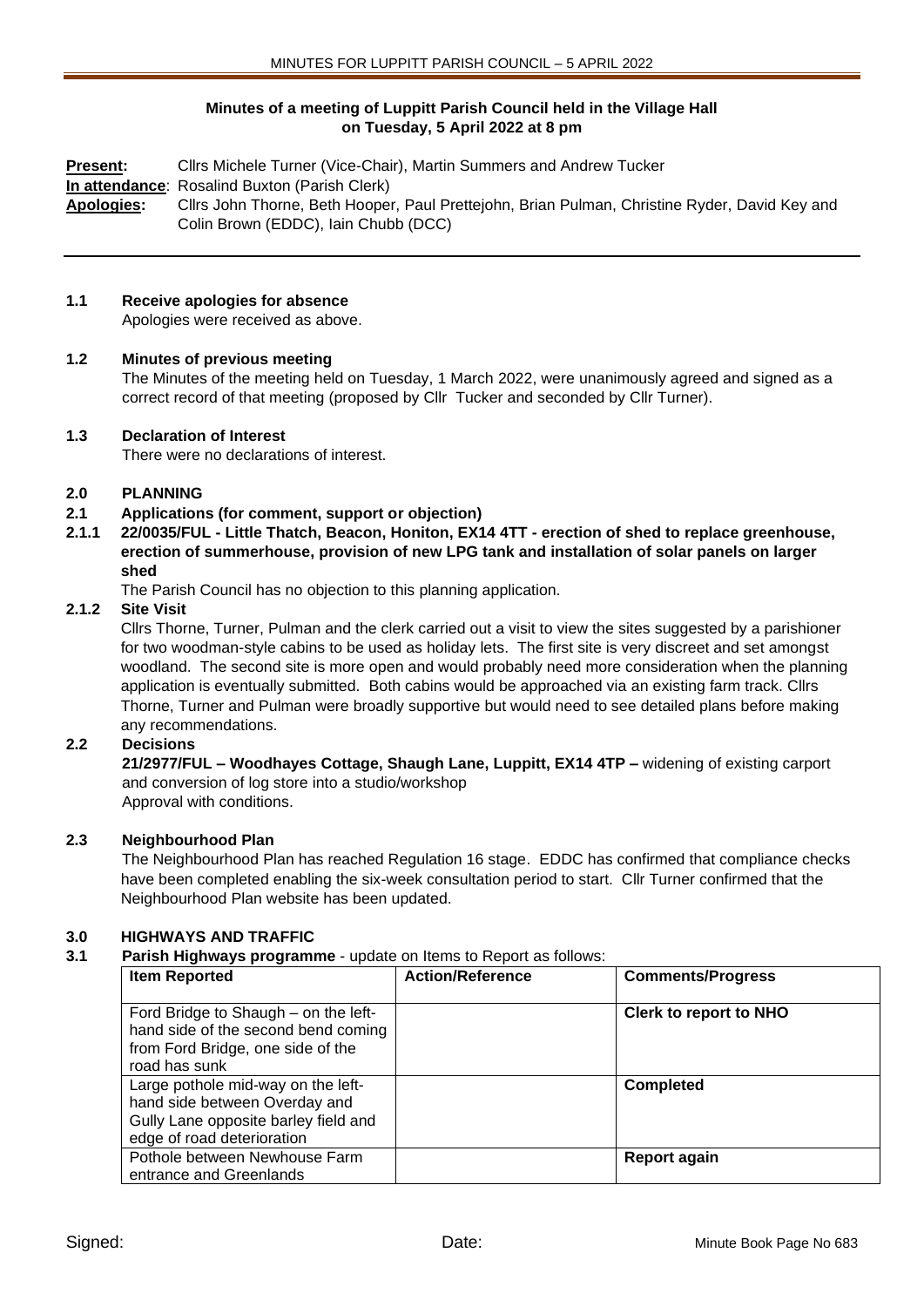| Colehill Bridge to Messhayes and<br>Messhayes to Goulds Farm - | <b>Clerk to report to NHO</b> |
|----------------------------------------------------------------|-------------------------------|
| subsidence                                                     |                               |
| Midway between Crook Cross and                                 | <b>Clerk to report to NHO</b> |
| Combe Raleigh Cross - severe road                              |                               |
| subsidence on right-hand side                                  |                               |
| Lower Wick Farm to Fortfield -                                 | <b>Clerk to report</b>        |
| several potholes                                               |                               |
| Lower part of Dumpdon Hill to                                  | <b>Clerk to report</b>        |
| Shaugh - several potholes                                      |                               |
| Shaugh junction to Three                                       | <b>Clerk to report to NHO</b> |
| Horseshoes - serious road                                      |                               |
| deterioration                                                  |                               |
| Road deterioration between Pound                               | <b>Clerk to report to NHO</b> |
| Lane and Franklyns Farm                                        |                               |

# **3.1.1 Future Road Repairs**

The clerk will arrange a meeting between the Neighbourhood Highways Officer and Cllrs Thorne and Pulman to discuss some of the road defects listed above and future funding for road repairs.

# **3.2 Parish Maintenance –**

# **3.2.1 Pothole Repairs**

Cllr Tucker has filled several potholes throughout the parish and he was thanked for carrying out this work.

# **4.0 FOOTPATHS AND BRIDLEWAYS**

A parishioner had reported a fault with a gate fastener near Hillend and Cllr Tucker undertook to look at it.

# **5.0 ENVIRONMENT/COMMUNITY FACILITIES**

# **5.1 Play Area Project**

The clerk confirmed that a cheque for £6,278 from the Village Hall Management Committee, towards the play area project, has been received and banked. Two payments have now been made to Earth Wrights Ltd. The Parish Council is claiming back the VAT on the play area project and is, therefore, considered to be the owner of the equipment and is responsible for insurance, inspection and maintenance. Cllr Summers confirmed that Earth Wrights' site manager is visiting the site later in the week and everything appears to be moving forward according to plan.

# **5.2 Free Trees Project**

No trees have arrived so the clerk will follow up.

# **5.3 Platinum Jubilee Arrangements**

The free tree provided by EDDC has been planted on Hartridge near the seat. Various aspects of the planned barbecue, lighting of the beacon (bonfire) and firework display were discussed. A drinks licence for the evening was considered. Cllr Tucker suggested that the clerk should approach the two parishioners who run the very successful pub hub in the village to see whether or not they would be interested in organising this side of things to complement the barbecue.

Previous barbecues and beacon lighting have taken place during winter months and food and drink have been served from trailers. Hopefully, the weather will be better in June and perhaps gazebos or similar could be used instead which would be an improvement.

# **5.4 Annual Parish Meeting**

The clerk will put up a poster on the notice boards to advertise the Annual Parish Meeting which will be held on Tuesday, 3 May 2022, starting at 7 pm.